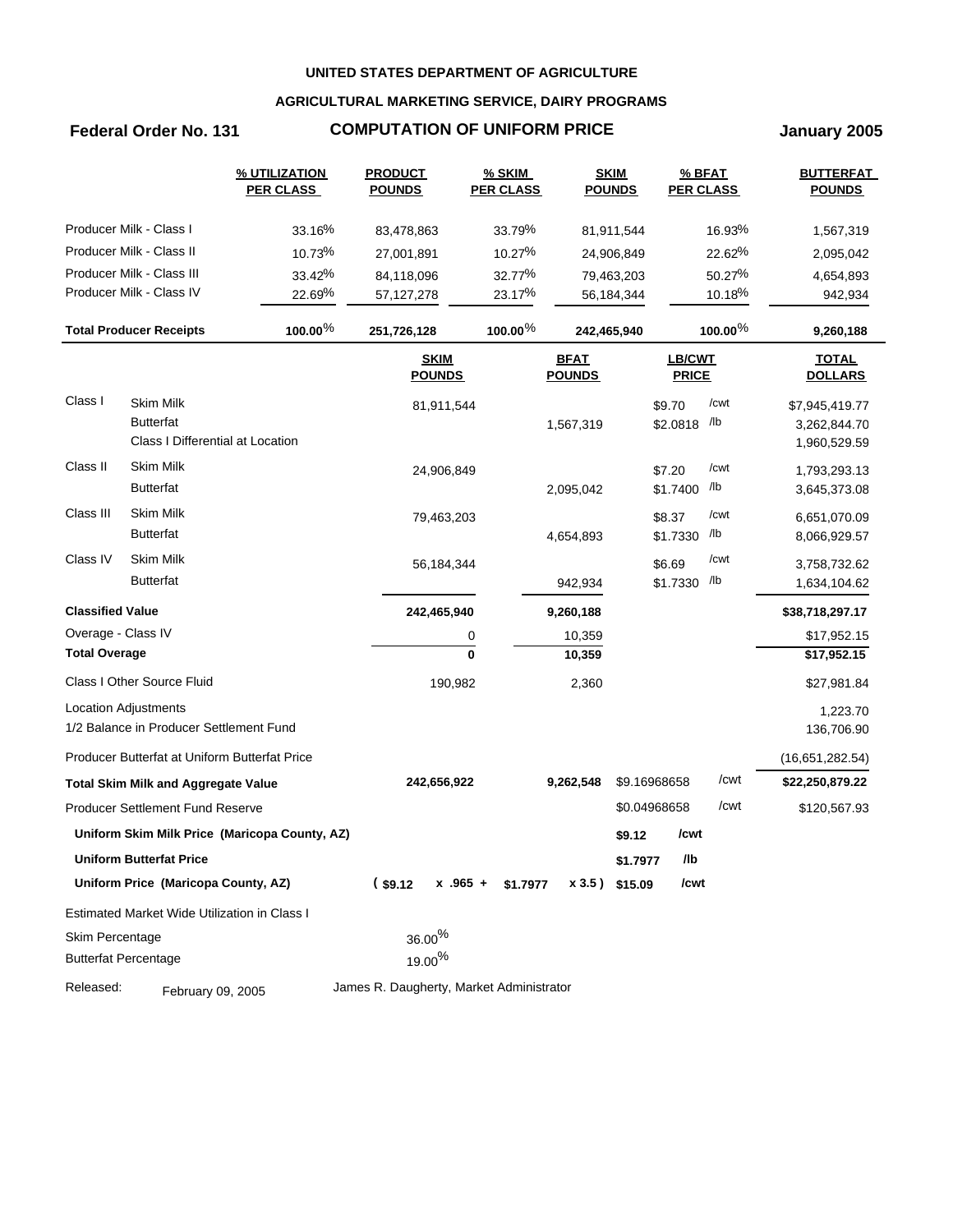## **AGRICULTURAL MARKETING SERVICE, DAIRY PROGRAMS**

## Federal Order No. 131 **COMPUTATION OF UNIFORM PRICE** February 2005

|                             |                                               | % UTILIZATION<br><b>PER CLASS</b>             | <b>PRODUCT</b><br><b>POUNDS</b>          | <b>% SKIM</b><br><b>PER CLASS</b> |                              | <b>SKIM</b><br><b>POUNDS</b> | % BFAT<br><b>PER CLASS</b> |            | <b>BUTTERFAT</b><br><b>POUNDS</b> |
|-----------------------------|-----------------------------------------------|-----------------------------------------------|------------------------------------------|-----------------------------------|------------------------------|------------------------------|----------------------------|------------|-----------------------------------|
|                             | Producer Milk - Class I                       | 33.85%                                        | 78,760,655                               | 34.48%                            |                              | 77,287,401                   |                            | 17.40%     | 1,473,254                         |
|                             | Producer Milk - Class II                      | 9.32%                                         | 21,678,850                               | 8.83%                             |                              | 19,797,289                   |                            | 22.21%     | 1,881,561                         |
|                             | Producer Milk - Class III                     | 38.11%                                        | 88,651,494                               | 37.34%                            |                              | 83,706,222                   |                            | 58.38%     | 4,945,272                         |
|                             | Producer Milk - Class IV                      | 18.72%                                        | 43,555,648                               | 19.35%                            |                              | 43,385,379                   |                            | 2.01%      | 170,269                           |
|                             | <b>Total Producer Receipts</b>                | $100.00\%$                                    | 232,646,647                              | $100.00\%$                        | 224,176,291                  |                              |                            | $100.00\%$ | 8,470,356                         |
|                             |                                               |                                               | <b>SKIM</b><br><b>POUNDS</b>             |                                   | <b>BFAT</b><br><b>POUNDS</b> |                              | LB/CWT<br><b>PRICE</b>     |            | <b>TOTAL</b><br><b>DOLLARS</b>    |
| Class I                     | <b>Skim Milk</b>                              |                                               | 77,287,401                               |                                   |                              |                              | \$7.97                     | /cwt       | \$6,159,805.87                    |
|                             | <b>Butterfat</b>                              |                                               |                                          |                                   | 1,473,254                    |                              | $$1.7438$ /lb              |            | 2,569,060.32                      |
|                             | Class I Differential at Location              |                                               |                                          |                                   |                              |                              |                            |            | 1,850,875.38                      |
| Class II                    | <b>Skim Milk</b>                              |                                               | 19,797,289                               |                                   |                              |                              | \$7.38                     | /cwt       | 1,461,039.92                      |
|                             | <b>Butterfat</b>                              |                                               |                                          |                                   | 1,881,561                    |                              | \$1.7824                   | /lb        | 3,353,694.33                      |
| Class III                   | <b>Skim Milk</b>                              |                                               | 83,706,222                               |                                   |                              |                              | \$8.79                     | /cwt       | 7,357,776.91                      |
|                             | <b>Butterfat</b>                              |                                               |                                          |                                   | 4,945,272                    |                              | \$1.7754                   | /lb        | 8,779,835.92                      |
| Class IV                    | <b>Skim Milk</b>                              |                                               | 43,385,379                               |                                   |                              |                              | \$6.76                     | /cwt       | 2,932,851.63                      |
|                             | <b>Butterfat</b>                              |                                               |                                          |                                   | 170,269                      |                              | \$1.7754 /lb               |            | 302,295.59                        |
| <b>Classified Value</b>     |                                               |                                               | 224,176,291                              |                                   | 8,470,356                    |                              |                            |            | \$34,767,235.87                   |
| Overage - Class II          |                                               |                                               |                                          | 0                                 | 3,575                        |                              |                            |            | \$6,372.08                        |
| <b>Total Overage</b>        |                                               |                                               |                                          | $\mathbf{0}$                      | 3,575                        |                              |                            |            | \$6,372.08                        |
| Inventory - Class I         |                                               |                                               |                                          | 7,839                             | 219                          |                              |                            |            | \$292.06                          |
| Inventory - Class II        |                                               |                                               |                                          | 0                                 | 4,982                        |                              |                            |            | 246.11                            |
| <b>Total Inventory</b>      |                                               |                                               |                                          | 7,839                             | 5,201                        |                              |                            |            | \$538.17                          |
|                             | Class I Other Source Fluid                    |                                               | 227,784                                  |                                   | 2,973                        |                              |                            |            | \$28,761.49                       |
|                             | Location Adjustments                          |                                               |                                          |                                   |                              |                              |                            |            | 0.00                              |
|                             | 1/2 Balance in Producer Settlement Fund       |                                               |                                          |                                   |                              |                              |                            |            | 131,181.66                        |
|                             | Producer Butterfat at Uniform Butterfat Price |                                               |                                          |                                   |                              |                              |                            |            | (15,044,395.64)                   |
|                             | <b>Total Skim Milk and Aggregate Value</b>    |                                               | 224,404,075                              |                                   | 8,473,329                    | \$8.86333888                 |                            | /cwt       | \$19,889,693.63                   |
|                             | <b>Producer Settlement Fund Reserve</b>       |                                               |                                          |                                   |                              | \$0.04333888                 |                            | /cwt       | \$97,254.21                       |
|                             |                                               | Uniform Skim Milk Price (Maricopa County, AZ) |                                          |                                   |                              | \$8.82                       | /cwt                       |            |                                   |
|                             | <b>Uniform Butterfat Price</b>                |                                               |                                          |                                   |                              | \$1.7755                     | /lb                        |            |                                   |
|                             | Uniform Price (Maricopa County, AZ)           |                                               | (s3.82)                                  | $x$ .965 + \$1.7755               |                              | $x3.5$ ) \$14.73             | /cwt                       |            |                                   |
|                             | Estimated Market Wide Utilization in Class I  |                                               |                                          |                                   |                              |                              |                            |            |                                   |
| Skim Percentage             |                                               |                                               | $34.00\%$                                |                                   |                              |                              |                            |            |                                   |
| <b>Butterfat Percentage</b> |                                               |                                               | 17.00 <sup>%</sup>                       |                                   |                              |                              |                            |            |                                   |
| Released:                   | March 09, 2005                                |                                               | James R. Daugherty, Market Administrator |                                   |                              |                              |                            |            |                                   |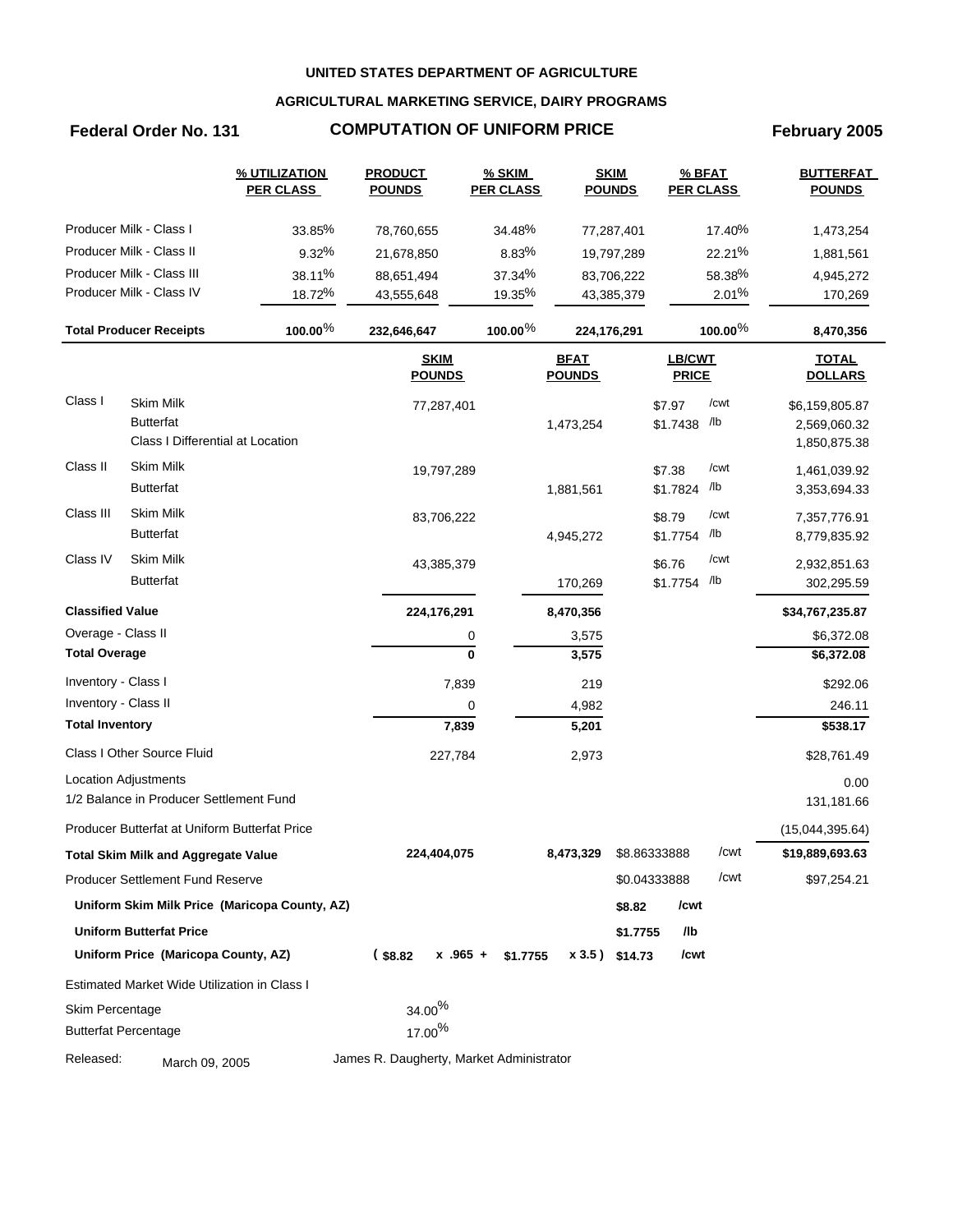## **AGRICULTURAL MARKETING SERVICE, DAIRY PROGRAMS**

## **Federal Order No. 131 COMPUTATION OF UNIFORM PRICE March 2005**

|                         |                                               | % UTILIZATION<br><b>PER CLASS</b>             | <b>PRODUCT</b><br><b>POUNDS</b>          | % SKIM<br><b>PER CLASS</b> |               | <b>SKIM</b><br><b>POUNDS</b> |               | % BFAT<br><b>PER CLASS</b> | <b>BUTTERFAT</b><br><b>POUNDS</b> |
|-------------------------|-----------------------------------------------|-----------------------------------------------|------------------------------------------|----------------------------|---------------|------------------------------|---------------|----------------------------|-----------------------------------|
|                         | Producer Milk - Class I                       | 31.28%                                        | 84,591,110                               | 31.84%                     |               | 83,014,743                   |               | 16.11%                     | 1,576,367                         |
|                         | Producer Milk - Class II                      | 10.34%                                        | 27,979,370                               | 9.75%                      |               | 25,413,152                   |               | 26.23%                     | 2,566,218                         |
|                         | Producer Milk - Class III                     | 38.63%                                        | 104,507,077                              | 37.95%                     |               | 98,949,443                   |               | 56.80%                     | 5,557,634                         |
|                         | Producer Milk - Class IV                      | 19.75%                                        | 53,437,393                               | 20.46%                     |               | 53,352,875                   |               | 0.86%                      | 84,518                            |
|                         | <b>Total Producer Receipts</b>                | $100.00\%$                                    | 270,514,950                              | $100.00\%$                 |               | 260,730,213                  |               | $100.00\%$                 | 9,784,737                         |
|                         |                                               |                                               | <b>SKIM</b>                              |                            | <b>BFAT</b>   |                              | <b>LB/CWT</b> |                            | <b>TOTAL</b>                      |
|                         |                                               |                                               | <b>POUNDS</b>                            |                            | <b>POUNDS</b> |                              | <b>PRICE</b>  |                            | <b>DOLLARS</b>                    |
| Class I                 | <b>Skim Milk</b>                              |                                               | 83,014,743                               |                            |               |                              | \$9.59        | /cwt                       | \$7,961,113.85                    |
|                         | <b>Butterfat</b>                              |                                               |                                          |                            | 1,576,367     |                              | \$1.7658 /lb  |                            | 2,783,548.85                      |
|                         | Class I Differential at Location              |                                               |                                          |                            |               |                              |               |                            | 1,987,891.09                      |
| Class II                | <b>Skim Milk</b>                              |                                               | 25,413,152                               |                            |               |                              | \$7.44        | /cwt                       | 1,890,738.51                      |
|                         | <b>Butterfat</b>                              |                                               |                                          |                            | 2,566,218     |                              | \$1.7349      | /lb                        | 4,452,131.61                      |
| Class III               | <b>Skim Milk</b>                              |                                               | 98,949,443                               |                            |               |                              | \$8.32        | /cwt                       | 8,232,593.65                      |
|                         | <b>Butterfat</b>                              |                                               |                                          |                            | 5,557,634     |                              | \$1.7279      | /lb                        | 9,603,035.79                      |
| Class IV                | <b>Skim Milk</b>                              |                                               | 53,352,875                               |                            |               |                              | \$6.85        | /cwt                       | 3,654,671.94                      |
|                         | <b>Butterfat</b>                              |                                               |                                          |                            | 84,518        |                              | \$1.7279 /lb  |                            | 146,038.66                        |
| <b>Classified Value</b> |                                               |                                               | 260,730,213                              |                            | 9,784,737     |                              |               |                            | \$40,711,763.95                   |
| Inventory - Class III   |                                               |                                               |                                          | 0                          | 33,861        |                              |               |                            | (\$1,608.40)                      |
| <b>Total Inventory</b>  |                                               |                                               |                                          | $\mathbf 0$                | 33,861        |                              |               |                            | (\$1,608.40)                      |
|                         | Class I Other Source Fluid                    |                                               | 223,469                                  |                            | 2,414         |                              |               |                            | \$31,001.57                       |
|                         | <b>Location Adjustments</b>                   |                                               |                                          |                            |               |                              |               |                            | 0.00                              |
|                         | 1/2 Balance in Producer Settlement Fund       |                                               |                                          |                            |               |                              |               |                            | 133,540.65                        |
|                         | Producer Butterfat at Uniform Butterfat Price |                                               |                                          |                            |               |                              |               |                            | (17,025,727.88)                   |
|                         | <b>Total Skim Milk and Aggregate Value</b>    |                                               | 260,953,682                              |                            | 9,787,151     |                              | \$9.13915822  | /cwt                       | \$23,848,969.89                   |
|                         | <b>Producer Settlement Fund Reserve</b>       |                                               |                                          |                            |               |                              | \$0.04915822  | /cwt                       | \$128,280.19                      |
|                         |                                               | Uniform Skim Milk Price (Maricopa County, AZ) |                                          |                            |               | \$9.09                       | /cwt          |                            |                                   |
|                         | <b>Uniform Butterfat Price</b>                |                                               |                                          |                            |               | \$1.7396                     | /lb           |                            |                                   |
|                         | Uniform Price (Maricopa County, AZ)           |                                               | (s9.09)<br>$x$ .965 +                    | \$1.7396                   |               | x 3.5) \$14.86               | /cwt          |                            |                                   |
|                         | Estimated Market Wide Utilization in Class I  |                                               |                                          |                            |               |                              |               |                            |                                   |
| Skim Percentage         |                                               |                                               | $34.00\%$                                |                            |               |                              |               |                            |                                   |
|                         | <b>Butterfat Percentage</b>                   |                                               | 17.00 <sup>%</sup>                       |                            |               |                              |               |                            |                                   |
| Released:               | April 08, 2005                                |                                               | James R. Daugherty, Market Administrator |                            |               |                              |               |                            |                                   |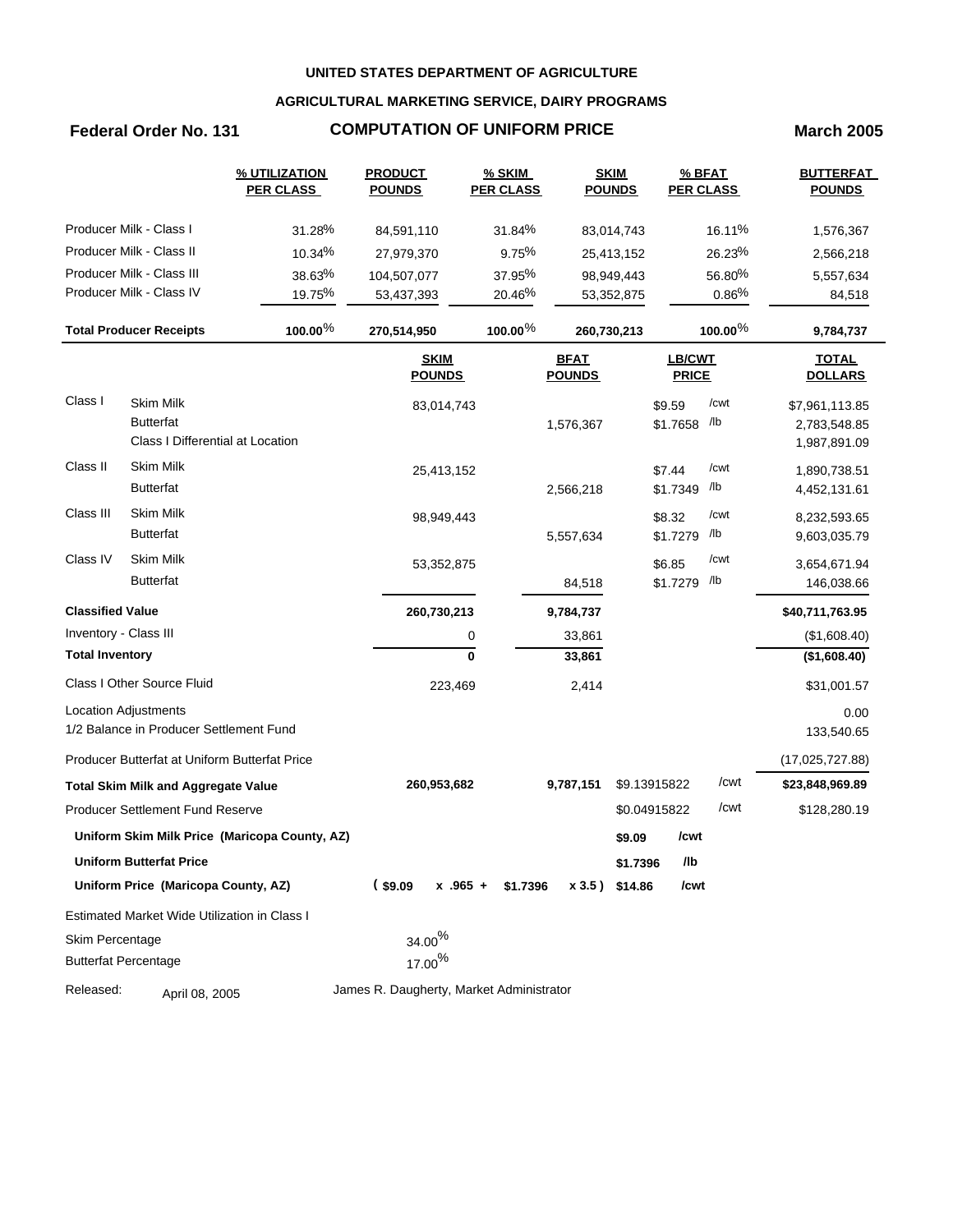## **AGRICULTURAL MARKETING SERVICE, DAIRY PROGRAMS**

# **Federal Order No. 131 COMPUTATION OF UNIFORM PRICE April 2005**

|                         |                                               | % UTILIZATION<br><b>PER CLASS</b>             | <b>PRODUCT</b><br><b>POUNDS</b>          | <b>% SKIM</b><br><b>PER CLASS</b> |                              | <b>SKIM</b><br><b>POUNDS</b> | % BFAT<br><b>PER CLASS</b> |            | <b>BUTTERFAT</b><br><b>POUNDS</b> |
|-------------------------|-----------------------------------------------|-----------------------------------------------|------------------------------------------|-----------------------------------|------------------------------|------------------------------|----------------------------|------------|-----------------------------------|
|                         | Producer Milk - Class I                       | 30.61%                                        | 82,266,062                               | 31.13%                            |                              | 80,707,266                   |                            | 16.48%     | 1,558,796                         |
|                         | Producer Milk - Class II                      | 9.27%                                         | 24,895,157                               | 8.66%                             |                              | 22,448,307                   |                            | 25.88%     | 2,446,850                         |
|                         | Producer Milk - Class III                     | 36.74%                                        | 98,702,689                               | 36.16%                            |                              | 93,723,592                   |                            | 52.66%     | 4,979,097                         |
|                         | Producer Milk - Class IV                      | 23.38%                                        | 62,811,821                               | 24.05%                            |                              | 62,340,904                   |                            | 4.98%      | 470,917                           |
|                         | <b>Total Producer Receipts</b>                | $100.00\%$                                    | 268,675,729                              | 100.00 $%$                        |                              | 259,220,069                  |                            | 100.00 $%$ | 9,455,660                         |
|                         |                                               |                                               | <b>SKIM</b><br><b>POUNDS</b>             |                                   | <b>BFAT</b><br><b>POUNDS</b> |                              | LB/CWT<br><b>PRICE</b>     |            | <b>TOTAL</b><br><b>DOLLARS</b>    |
| Class I                 | <b>Skim Milk</b>                              |                                               | 80,707,266                               |                                   |                              |                              | \$8.35                     | /cwt       | \$6,739,056.71                    |
|                         | <b>Butterfat</b>                              |                                               |                                          |                                   | 1,558,796                    |                              | \$1.7359 /lb               |            | 2,705,913.97                      |
|                         | Class I Differential at Location              |                                               |                                          |                                   |                              |                              |                            |            | 1,933,252.46                      |
| Class II                | Skim Milk                                     |                                               | 22,448,307                               |                                   |                              |                              | \$7.54                     | /cwt       | 1,692,602.35                      |
|                         | <b>Butterfat</b>                              |                                               |                                          |                                   | 2,446,850                    |                              | \$1.7034 /lb               |            | 4, 167, 964. 29                   |
| Class III               | <b>Skim Milk</b>                              |                                               | 93,723,592                               |                                   |                              |                              | \$8.99                     | /cwt       | 8,425,750.92                      |
|                         | <b>Butterfat</b>                              |                                               |                                          |                                   | 4,979,097                    |                              | \$1.6964 /b                |            | 8,446,540.16                      |
| Class IV                | <b>Skim Milk</b>                              |                                               | 62,340,904                               |                                   |                              |                              | \$6.91                     | /cwt       | 4,307,756.47                      |
|                         | <b>Butterfat</b>                              |                                               |                                          |                                   | 470,917                      |                              | \$1.6964 /lb               |            | 798,863.60                        |
| <b>Classified Value</b> |                                               |                                               | 259,220,069                              |                                   | 9,455,660                    |                              |                            |            | \$39,217,700.93                   |
| Overage - Class II      |                                               |                                               |                                          | 0                                 | 5,967                        |                              |                            |            | \$10,164.19                       |
| <b>Total Overage</b>    |                                               |                                               |                                          | $\mathbf{0}$                      | 5,967                        |                              |                            |            | \$10,164.19                       |
| Inventory - Class I     |                                               |                                               | 223,951                                  |                                   | 0                            |                              |                            |            | \$8,622.11                        |
| Inventory - Class II    |                                               |                                               | 278,507                                  |                                   | 11,076                       |                              |                            |            | 1,650.34                          |
| <b>Total Inventory</b>  |                                               |                                               | 502,458                                  |                                   | 11,076                       |                              |                            |            | \$10,272.45                       |
|                         | Class I Other Source Fluid                    |                                               | 310,181                                  |                                   | 2,073                        |                              |                            |            | \$36,836.59                       |
|                         | <b>Location Adjustments</b>                   |                                               |                                          |                                   |                              |                              |                            |            | 0.00                              |
|                         | 1/2 Balance in Producer Settlement Fund       |                                               |                                          |                                   |                              |                              |                            |            | 164,302.13                        |
|                         | Producer Butterfat at Uniform Butterfat Price |                                               |                                          |                                   |                              |                              |                            |            | (16, 159, 482.60)                 |
|                         | <b>Total Skim Milk and Aggregate Value</b>    |                                               | 259,530,250                              |                                   | 9,457,733                    | \$8.96997313                 |                            | /cwt       | \$23,279,793.69                   |
|                         | <b>Producer Settlement Fund Reserve</b>       |                                               |                                          |                                   |                              | \$0.04997313                 |                            | /cwt       | \$129,695.39                      |
|                         |                                               | Uniform Skim Milk Price (Maricopa County, AZ) |                                          |                                   |                              | \$8.92                       | /cwt                       |            |                                   |
|                         | <b>Uniform Butterfat Price</b>                |                                               |                                          |                                   |                              | \$1.7086                     | /lb                        |            |                                   |
|                         | Uniform Price (Maricopa County, AZ)           |                                               | $($ \$8.92                               | $x$ .965 +<br>\$1.7086            |                              | x 3.5) \$14.59               | /cwt                       |            |                                   |
|                         | Estimated Market Wide Utilization in Class I  |                                               |                                          |                                   |                              |                              |                            |            |                                   |
| Skim Percentage         |                                               |                                               | 32.00%                                   |                                   |                              |                              |                            |            |                                   |
|                         | <b>Butterfat Percentage</b>                   |                                               | 16.00%                                   |                                   |                              |                              |                            |            |                                   |
| Released:               | May 10, 2005                                  |                                               | James R. Daugherty, Market Administrator |                                   |                              |                              |                            |            |                                   |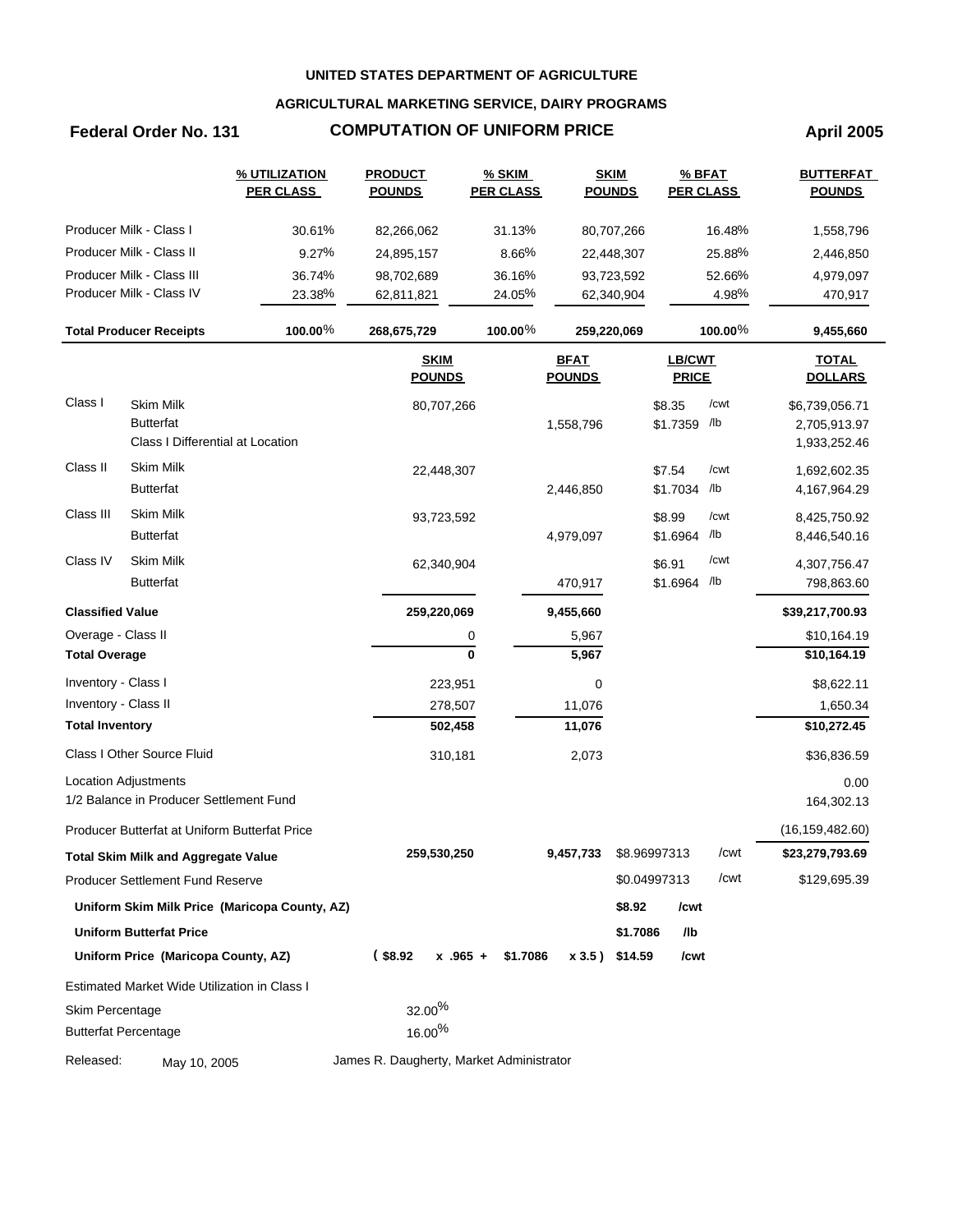## **AGRICULTURAL MARKETING SERVICE, DAIRY PROGRAMS**

# **Federal Order No. 131 COMPUTATION OF UNIFORM PRICE May 2005**

|                         |                                                      | <b>% UTILIZATION</b><br><b>PER CLASS</b>      | <b>PRODUCT</b><br><b>POUNDS</b>          | <b>% SKIM</b><br><b>PER CLASS</b> |                              | <b>SKIM</b><br><b>POUNDS</b> | % BFAT<br><b>PER CLASS</b>    |            | <b>BUTTERFAT</b><br><b>POUNDS</b> |
|-------------------------|------------------------------------------------------|-----------------------------------------------|------------------------------------------|-----------------------------------|------------------------------|------------------------------|-------------------------------|------------|-----------------------------------|
|                         | Producer Milk - Class I                              | 28.52%                                        | 76,063,991                               | 29.00%                            |                              | 74,610,230                   |                               | 15.43%     | 1,453,761                         |
|                         | Producer Milk - Class II                             | 11.74%                                        | 31,305,878                               | 10.95%                            |                              | 28,176,018                   |                               | 33.22%     | 3,129,860                         |
|                         | Producer Milk - Class III                            | 38.03%                                        | 101,433,512                              | 37.56%                            |                              | 96,630,993                   |                               | 50.97%     | 4,802,519                         |
|                         | Producer Milk - Class IV                             | 21.71%                                        | 57,888,182                               | 22.49%                            |                              | 57,852,777                   |                               | 0.38%      | 35,405                            |
|                         | <b>Total Producer Receipts</b>                       | 100.00%                                       | 266,691,563                              | 100.00%                           |                              | 257,270,018                  |                               | 100.00 $%$ | 9,421,545                         |
|                         |                                                      |                                               | <b>SKIM</b><br><b>POUNDS</b>             |                                   | <b>BFAT</b><br><b>POUNDS</b> |                              | <b>LB/CWT</b><br><b>PRICE</b> |            | <b>TOTAL</b><br><b>DOLLARS</b>    |
| Class I                 | <b>Skim Milk</b>                                     |                                               | 74,610,230                               |                                   |                              |                              | \$9.14                        | /cwt       | \$6,819,375.02                    |
|                         | <b>Butterfat</b><br>Class I Differential at Location |                                               |                                          |                                   | 1,453,761                    |                              | \$1.7092 /lb                  |            | 2,484,768.29<br>1,787,503.79      |
| Class II                | <b>Skim Milk</b>                                     |                                               | 28,176,018                               |                                   |                              |                              | \$7.61                        | /cwt       | 2,144,194.97                      |
|                         | <b>Butterfat</b>                                     |                                               |                                          |                                   | 3,129,860                    |                              | \$1.5545                      | /lb        | 4,865,367.37                      |
| Class III               | <b>Skim Milk</b>                                     |                                               | 96,630,993                               |                                   |                              |                              | \$8.66                        | /cwt       | 8,368,243.99                      |
|                         | <b>Butterfat</b>                                     |                                               |                                          |                                   | 4,802,519                    |                              | \$1.5475                      | /lb        | 7,431,898.16                      |
| Class IV                | <b>Skim Milk</b>                                     |                                               | 57,852,777                               |                                   |                              |                              | \$7.03                        | /cwt       | 4,067,050.23                      |
|                         | <b>Butterfat</b>                                     |                                               |                                          |                                   | 35,405                       |                              | \$1.5475 /lb                  |            | 54,789.24                         |
| <b>Classified Value</b> |                                                      |                                               | 257,270,018                              |                                   | 9,421,545                    |                              |                               |            | \$38,023,191.06                   |
| Inventory - Class III   |                                                      |                                               |                                          | 0                                 | 419,517                      |                              |                               |            | (\$62,466.08)                     |
| <b>Total Inventory</b>  |                                                      |                                               |                                          | $\mathbf 0$                       | 419,517                      |                              |                               |            | (\$62,466.08)                     |
|                         | Class I Other Source Fluid                           |                                               | 197,112                                  |                                   | 0                            |                              |                               |            | \$22,648.17                       |
|                         | Location Adjustments                                 |                                               |                                          |                                   |                              |                              |                               |            | 0.00                              |
|                         | 1/2 Balance in Producer Settlement Fund              |                                               |                                          |                                   |                              |                              |                               |            | 177,717.05                        |
|                         | Producer Butterfat at Uniform Butterfat Price        |                                               |                                          |                                   |                              |                              |                               |            | (14,870,966.63)                   |
|                         | <b>Total Skim Milk and Aggregate Value</b>           |                                               | 257,467,130                              |                                   | 9,421,545                    |                              | \$9.04586289                  | /cwt       | \$23,290,123.57                   |
|                         | Producer Settlement Fund Reserve                     |                                               |                                          |                                   |                              |                              | \$0.04586289                  | /cwt       | \$118,081.87                      |
|                         |                                                      | Uniform Skim Milk Price (Maricopa County, AZ) |                                          |                                   |                              | \$9.00                       | /cwt                          |            |                                   |
|                         | <b>Uniform Butterfat Price</b>                       |                                               |                                          |                                   |                              | \$1.5784                     | /lb                           |            |                                   |
|                         | Uniform Price (Maricopa County, AZ)                  |                                               | (\$9.00<br>$x$ .965 +                    | \$1.5784                          |                              | x 3.5) \$14.21               | /cwt                          |            |                                   |
|                         | Estimated Market Wide Utilization in Class I         |                                               |                                          |                                   |                              |                              |                               |            |                                   |
| Skim Percentage         |                                                      |                                               | $31.00\%$                                |                                   |                              |                              |                               |            |                                   |
|                         | <b>Butterfat Percentage</b>                          |                                               | 16.00%                                   |                                   |                              |                              |                               |            |                                   |
| Released:               | June 09, 2005                                        |                                               | James R. Daugherty, Market Administrator |                                   |                              |                              |                               |            |                                   |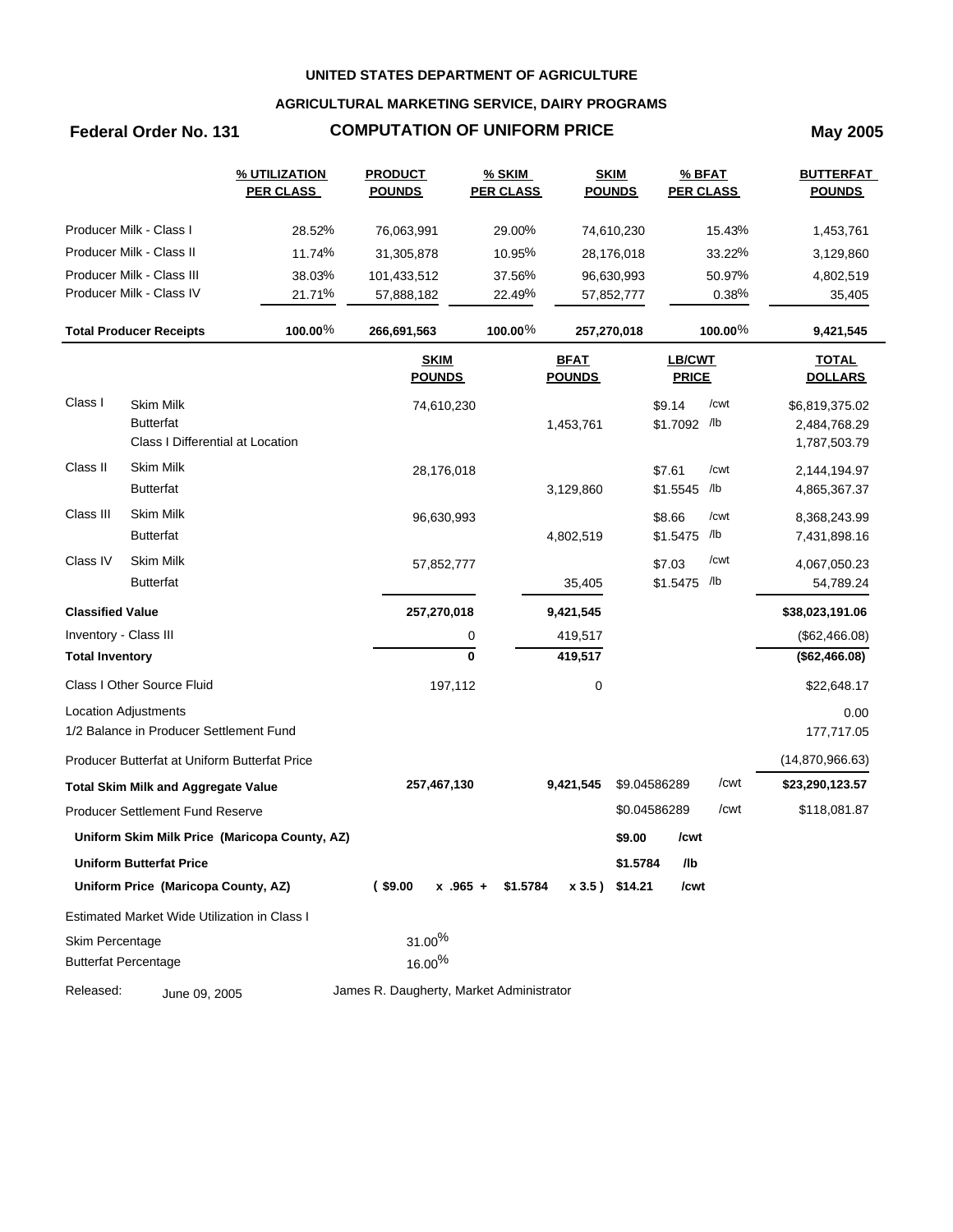## **AGRICULTURAL MARKETING SERVICE, DAIRY PROGRAMS**

## **Federal Order No. 131 COMPUTATION OF UNIFORM PRICE June 2005**

|                         |                                               | % UTILIZATION<br><b>PER CLASS</b>             | <b>PRODUCT</b><br><b>POUNDS</b>          |               | $%$ SKIM<br><b>PER CLASS</b> |                              | <b>SKIM</b><br><b>POUNDS</b> | % BFAT<br><b>PER CLASS</b>    |            | <b>BUTTERFAT</b><br><b>POUNDS</b> |
|-------------------------|-----------------------------------------------|-----------------------------------------------|------------------------------------------|---------------|------------------------------|------------------------------|------------------------------|-------------------------------|------------|-----------------------------------|
|                         | Producer Milk - Class I                       | 30.48%                                        | 76,045,796                               |               | 30.93%                       |                              | 74,483,733                   |                               | 17.78%     | 1,562,063                         |
|                         | Producer Milk - Class II                      | 11.48%                                        | 28,662,312                               |               | 10.36%                       |                              | 24,937,007                   |                               | 42.39%     | 3,725,305                         |
|                         | Producer Milk - Class III                     | 37.03%                                        | 92,419,947                               |               | 37.06%                       |                              | 89,240,231                   |                               | 36.18%     | 3,179,716                         |
|                         | Producer Milk - Class IV                      | 21.01%                                        | 52,442,396                               |               | 21.65%                       |                              | 52,121,915                   |                               | 3.65%      | 320,481                           |
|                         | <b>Total Producer Receipts</b>                | 100.00%                                       | 249,570,451                              |               | 100.00 $%$                   | 240,782,886                  |                              |                               | 100.00 $%$ | 8,787,565                         |
|                         |                                               |                                               | <b>SKIM</b><br><b>POUNDS</b>             |               |                              | <b>BFAT</b><br><b>POUNDS</b> |                              | <b>LB/CWT</b><br><b>PRICE</b> |            | <b>TOTAL</b><br><b>DOLLARS</b>    |
| Class I                 | <b>Skim Milk</b>                              |                                               |                                          | 74,483,733    |                              |                              |                              | \$8.58                        | /cwt       | \$6,390,704.29                    |
|                         | <b>Butterfat</b>                              |                                               |                                          |               |                              | 1,562,063                    |                              | \$1.5266 /lb                  |            | 2,384,645.38                      |
|                         | Class I Differential at Location              |                                               |                                          |               |                              |                              |                              |                               |            | 1,785,960.23                      |
| Class II                | Skim Milk                                     |                                               |                                          | 24,937,007    |                              |                              |                              | \$7.73                        | /cwt       | 1,927,630.63                      |
|                         | <b>Butterfat</b>                              |                                               |                                          |               |                              | 3,725,305                    |                              | \$1.6002                      | /lb        | 5,961,233.07                      |
| Class III               | Skim Milk                                     |                                               |                                          | 89,240,231    |                              |                              |                              | \$8.65                        | /cwt       | 7,719,279.98                      |
|                         | <b>Butterfat</b>                              |                                               |                                          |               |                              | 3,179,716                    |                              | \$1.5932                      | /lb        | 5,065,923.53                      |
| Class IV                | <b>Skim Milk</b>                              |                                               |                                          | 52,121,915    |                              |                              |                              | \$7.00                        | /cwt       | 3,648,534.05                      |
|                         | <b>Butterfat</b>                              |                                               |                                          |               |                              | 320,481                      |                              | \$1.5932 /lb                  |            | 510,590.33                        |
| <b>Classified Value</b> |                                               |                                               | 240,782,886                              |               |                              | 8,787,565                    |                              |                               |            | \$35,394,501.49                   |
| Overage - Class II      |                                               |                                               |                                          | 0             |                              | 1,303                        |                              |                               |            | \$2,085.06                        |
| <b>Total Overage</b>    |                                               |                                               |                                          | $\bf{0}$      |                              | 1,303                        |                              |                               |            | \$2,085.06                        |
| Inventory - Class II    |                                               |                                               |                                          | 155,557       |                              | 5,274                        |                              |                               |            | \$1,366.84                        |
| Inventory - Class III   |                                               |                                               |                                          | 0             |                              | 439,979                      |                              |                               |            | 20,107.04                         |
| <b>Total Inventory</b>  |                                               |                                               |                                          | 155,557       |                              | 445,253                      |                              |                               |            | \$21,473.88                       |
|                         | Class I Other Source Fluid                    |                                               |                                          | 261,743       |                              | 0                            |                              |                               |            | \$28,608.52                       |
|                         | <b>Location Adjustments</b>                   |                                               |                                          |               |                              |                              |                              |                               |            | 1,115.98                          |
|                         | 1/2 Balance in Producer Settlement Fund       |                                               |                                          |               |                              |                              |                              |                               |            | 169,127.52                        |
|                         | Producer Butterfat at Uniform Butterfat Price |                                               |                                          |               |                              |                              |                              |                               |            | (13,959,047.00)                   |
|                         | <b>Total Skim Milk and Aggregate Value</b>    |                                               | 241,044,629                              |               |                              | 8,787,565                    | \$8.98500229                 |                               | /cwt       | \$21,657,865.45                   |
|                         | <b>Producer Settlement Fund Reserve</b>       |                                               |                                          |               |                              |                              | \$0.04500229                 |                               | /cwt       | \$108,475.60                      |
|                         |                                               | Uniform Skim Milk Price (Maricopa County, AZ) |                                          |               |                              |                              | \$8.94                       | /cwt                          |            |                                   |
|                         | <b>Uniform Butterfat Price</b>                |                                               |                                          |               |                              |                              | \$1.5885                     | /lb                           |            |                                   |
|                         | Uniform Price (Maricopa County, AZ)           |                                               | $($ \$8.94                               | $x + 0.965 +$ | \$1.5885                     | $x 3.5$ ) \$14.19            |                              | /cwt                          |            |                                   |
|                         | Estimated Market Wide Utilization in Class I  |                                               |                                          |               |                              |                              |                              |                               |            |                                   |
| Skim Percentage         |                                               |                                               | 29.00%                                   |               |                              |                              |                              |                               |            |                                   |
|                         | <b>Butterfat Percentage</b>                   |                                               | $15.00\%$                                |               |                              |                              |                              |                               |            |                                   |
| Released:               | July 08, 2005                                 |                                               | James R. Daugherty, Market Administrator |               |                              |                              |                              |                               |            |                                   |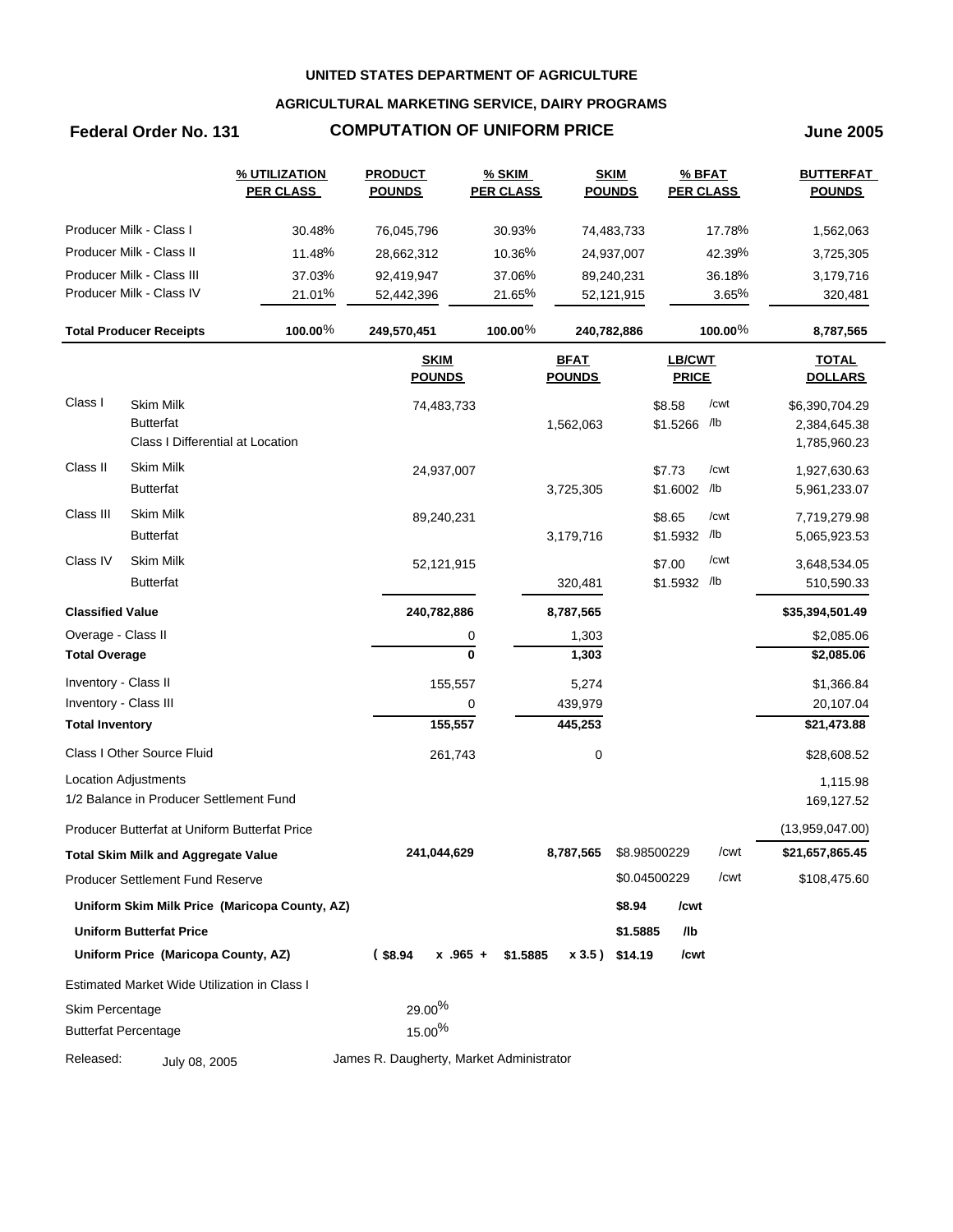## **AGRICULTURAL MARKETING SERVICE, DAIRY PROGRAMS**

# **Federal Order No. 131 COMPUTATION OF UNIFORM PRICE July 2005**

|                         |                                                                        | % UTILIZATION<br><b>PER CLASS</b>             | <b>PRODUCT</b><br><b>POUNDS</b>          | <b>% SKIM</b><br><b>PER CLASS</b> | <b>SKIM</b><br><b>POUNDS</b> |              | <b>PER CLASS</b>       | $%$ BFAT    | <b>BUTTERFAT</b><br><b>POUNDS</b> |
|-------------------------|------------------------------------------------------------------------|-----------------------------------------------|------------------------------------------|-----------------------------------|------------------------------|--------------|------------------------|-------------|-----------------------------------|
|                         | Producer Milk - Class I                                                | 32.15%                                        | 77,684,634                               | 32.67%                            |                              | 76,171,454   |                        | 17.75%      | 1,513,180                         |
|                         | Producer Milk - Class II                                               | 12.35%                                        | 29,857,918                               | 11.49%                            |                              | 26,778,094   |                        | 36.14%      | 3,079,824                         |
|                         | Producer Milk - Class III                                              | 40.30%                                        | 97,385,647                               | 40.11%                            |                              | 93,523,715   |                        | 45.31%      | 3,861,932                         |
|                         | Producer Milk - Class IV                                               | 15.20%                                        | 36,745,313                               | 15.73%                            |                              | 36,677,153   |                        | 0.80%       | 68,160                            |
|                         | <b>Total Producer Receipts</b>                                         | $100.00\%$                                    | 241,673,512                              | 100.00%                           | 233,150,416                  |              |                        | 100.00 $%$  | 8,523,096                         |
|                         |                                                                        |                                               | <b>SKIM</b><br><b>POUNDS</b>             |                                   | <b>BFAT</b><br><b>POUNDS</b> |              | LB/CWT<br><b>PRICE</b> |             | <b>TOTAL</b><br><b>DOLLARS</b>    |
| Class I                 | Skim Milk<br><b>Butterfat</b><br>Class I Differential at Location      |                                               | 76,171,454                               |                                   | 1,513,180                    |              | \$8.73<br>\$1.5610 /lb | /cwt        | \$6,649,767.93<br>2,362,073.99    |
|                         |                                                                        |                                               |                                          |                                   |                              |              |                        |             | 1,825,588.90                      |
| Class II                | <b>Skim Milk</b><br><b>Butterfat</b>                                   |                                               | 26,778,094                               |                                   | 3,079,824                    |              | \$7.73<br>\$1.8077     | /cwt<br>/lb | 2,069,946.66<br>5,567,397.85      |
| Class III               | Skim Milk<br><b>Butterfat</b>                                          |                                               | 93,523,715                               |                                   | 3,861,932                    |              | \$8.34<br>\$1.8007 /lb | /cwt        | 7,799,877.83<br>6,954,180.95      |
| Class IV                | Skim Milk                                                              |                                               | 36,677,153                               |                                   |                              |              | \$7.12                 | /cwt        | 2,611,413.30                      |
|                         | <b>Butterfat</b>                                                       |                                               |                                          |                                   | 68,160                       |              | \$1.8007 /lb           |             | 122,735.71                        |
| <b>Classified Value</b> |                                                                        |                                               | 233, 150, 416                            |                                   | 8,523,096                    |              |                        |             | \$35,962,983.12                   |
| Overage - Class II      |                                                                        |                                               |                                          | 0                                 | 679                          |              |                        |             | \$1,227.43                        |
| Overage - Class IV      |                                                                        |                                               |                                          | 0                                 | 199                          |              |                        |             | 358.34                            |
| <b>Total Overage</b>    |                                                                        |                                               |                                          | 0                                 | 878                          |              |                        |             | \$1,585.77                        |
| Inventory - Class III   |                                                                        |                                               |                                          | 0                                 | 390,247                      |              |                        |             | \$80,976.25                       |
| <b>Total Inventory</b>  |                                                                        |                                               |                                          | $\bf{0}$                          | 390,247                      |              |                        |             | \$80,976.25                       |
|                         | Class I Other Source Fluid                                             |                                               | 112,038                                  |                                   | 0                            |              |                        |             | \$12,413.81                       |
|                         | <b>Location Adjustments</b><br>1/2 Balance in Producer Settlement Fund |                                               |                                          |                                   |                              |              |                        |             | 0.00<br>150,237.40                |
|                         | Producer Butterfat at Uniform Butterfat Price                          |                                               |                                          |                                   |                              |              |                        |             | (15,041,559.82)                   |
|                         | <b>Total Skim Milk and Aggregate Value</b>                             |                                               | 233,262,454                              |                                   | 8,523,096                    | \$9.07417210 |                        | /cwt        | \$21,166,636.53                   |
|                         | <b>Producer Settlement Fund Reserve</b>                                |                                               |                                          |                                   |                              | \$0.04417210 |                        | /cwt        | \$103,036.92                      |
|                         |                                                                        | Uniform Skim Milk Price (Maricopa County, AZ) |                                          |                                   |                              | \$9.03       | /cwt                   |             |                                   |
|                         | <b>Uniform Butterfat Price</b>                                         |                                               |                                          |                                   |                              | \$1.7648     | /lb                    |             |                                   |
|                         | Uniform Price (Maricopa County, AZ)                                    |                                               | $($ \$9.03<br>$x .965 +$                 | \$1.7648                          | x 3.5) \$14.89               |              | /cwt                   |             |                                   |
|                         | Estimated Market Wide Utilization in Class I                           |                                               |                                          |                                   |                              |              |                        |             |                                   |
| Skim Percentage         |                                                                        |                                               | $31.00\%$                                |                                   |                              |              |                        |             |                                   |
|                         | <b>Butterfat Percentage</b>                                            |                                               | 18.00%                                   |                                   |                              |              |                        |             |                                   |
| Released:               | August 09, 2005                                                        |                                               | James R. Daugherty, Market Administrator |                                   |                              |              |                        |             |                                   |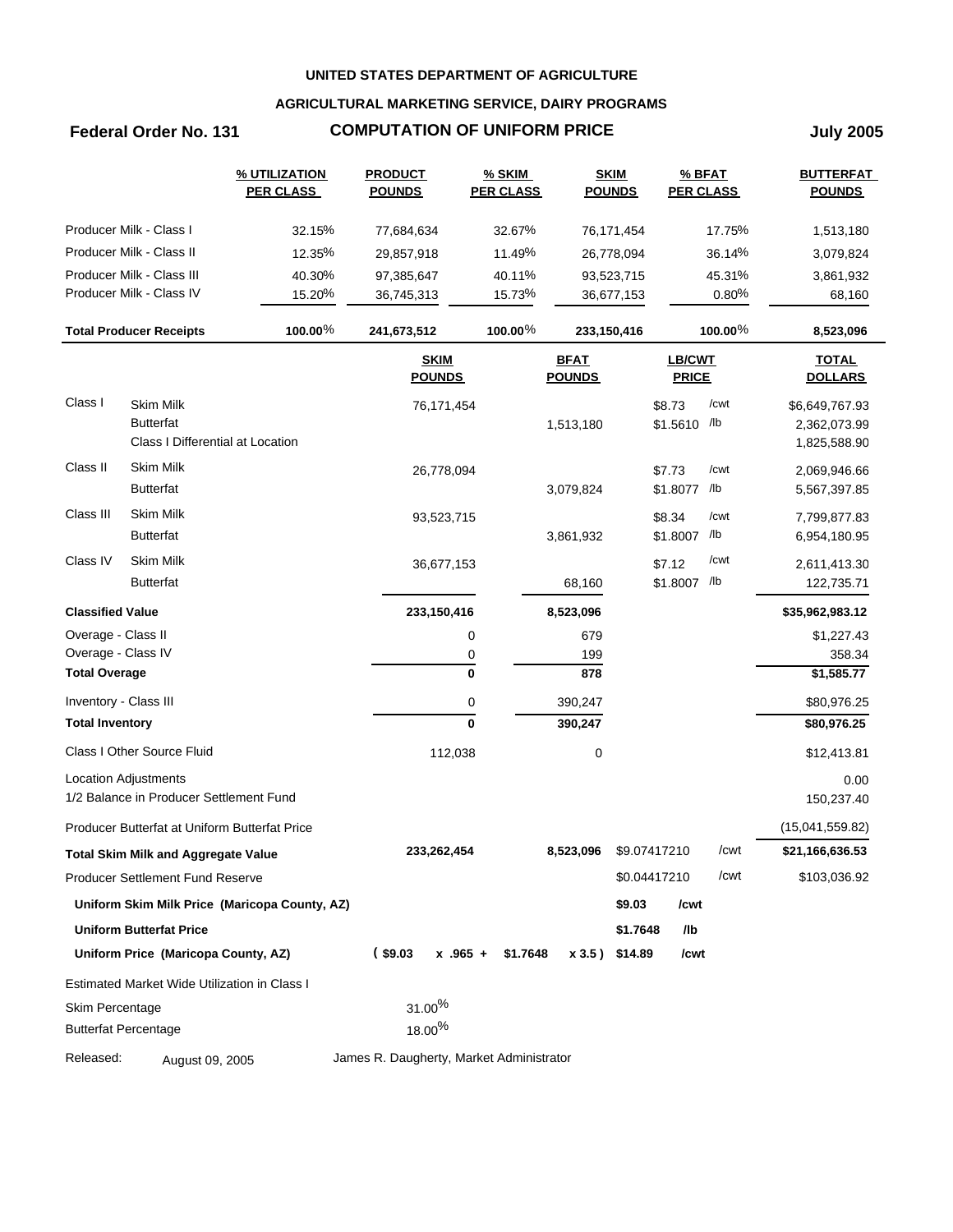## **AGRICULTURAL MARKETING SERVICE, DAIRY PROGRAMS**

# **Federal Order No. 131 COMPUTATION OF UNIFORM PRICE August 2005**

|                         |                                               | % UTILIZATION<br><b>PER CLASS</b>             | <b>PRODUCT</b><br><b>POUNDS</b>          | <b>% SKIM</b><br><b>PER CLASS</b> |                              | <b>SKIM</b><br><b>POUNDS</b> | % BFAT<br><b>PER CLASS</b> |            | <b>BUTTERFAT</b><br><b>POUNDS</b> |
|-------------------------|-----------------------------------------------|-----------------------------------------------|------------------------------------------|-----------------------------------|------------------------------|------------------------------|----------------------------|------------|-----------------------------------|
|                         | Producer Milk - Class I                       | 37.50%                                        | 82,775,511                               | 38.13%                            |                              | 81,209,883                   |                            | 20.17%     | 1,565,628                         |
|                         | Producer Milk - Class II                      | 12.96%                                        | 28,620,085                               | 12.20%                            |                              | 25,991,367                   |                            | 33.87%     | 2,628,718                         |
|                         | Producer Milk - Class III                     | 45.61%                                        | 100,703,640                              | 45.61%                            |                              | 97,165,337                   |                            | 45.58%     | 3,538,303                         |
|                         | Producer Milk - Class IV                      | 3.93%                                         | 8,675,808                                | 4.06%                             |                              | 8,646,206                    |                            | 0.38%      | 29,602                            |
|                         | <b>Total Producer Receipts</b>                | 100.00%                                       | 220,775,044                              | 100.00 $%$                        | 213,012,793                  |                              |                            | $100.00\%$ | 7,762,251                         |
|                         |                                               |                                               | <b>SKIM</b><br><b>POUNDS</b>             |                                   | <b>BFAT</b><br><b>POUNDS</b> |                              | LB/CWT<br><b>PRICE</b>     |            | <b>TOTAL</b><br><b>DOLLARS</b>    |
| Class I                 | <b>Skim Milk</b>                              |                                               | 81,209,883                               |                                   |                              |                              | \$8.29                     | /cwt       | \$6,732,299.31                    |
|                         | <b>Butterfat</b>                              |                                               |                                          |                                   | 1,565,628                    |                              | \$1.8396 /lb               |            | 2,880,129.27                      |
|                         | Class I Differential at Location              |                                               |                                          |                                   |                              |                              |                            |            | 1,945,224.49                      |
| Class II                | <b>Skim Milk</b>                              |                                               | 25,991,367                               |                                   |                              |                              | \$7.81                     | /cwt       | 2,029,925.76                      |
|                         | <b>Butterfat</b>                              |                                               |                                          |                                   | 2,628,718                    |                              | \$1.8316 /lb               |            | 4,814,759.89                      |
| Class III               | <b>Skim Milk</b>                              |                                               | 97,165,337                               |                                   |                              |                              | \$7.48                     | /cwt       | 7,267,967.21                      |
|                         | <b>Butterfat</b>                              |                                               |                                          |                                   | 3,538,303                    |                              | \$1.8246 /lb               |            | 6,455,987.66                      |
| Class IV                | <b>Skim Milk</b>                              |                                               | 8,646,206                                |                                   |                              |                              | \$7.31                     | /cwt       | 632,037.65                        |
|                         | <b>Butterfat</b>                              |                                               |                                          |                                   | 29,602                       |                              | \$1.8246 /lb               |            | 54,011.80                         |
| <b>Classified Value</b> |                                               |                                               | 213,012,793                              |                                   | 7,762,251                    |                              |                            |            | \$32,812,343.04                   |
| Overage - Class IV      |                                               |                                               |                                          | 0                                 | 38                           |                              |                            |            | \$69.33                           |
| <b>Total Overage</b>    |                                               |                                               |                                          | $\mathbf 0$                       | 38                           |                              |                            |            | \$69.33                           |
| Inventory - Class III   |                                               |                                               |                                          | 0                                 | 314,142                      |                              |                            |            | \$7,507.99                        |
| <b>Total Inventory</b>  |                                               |                                               |                                          | $\mathbf{0}$                      | 314,142                      |                              |                            |            | \$7,507.99                        |
|                         | Class I Other Source Fluid                    |                                               | 215,649                                  |                                   | 0                            |                              |                            |            | \$22,945.05                       |
|                         | Location Adjustments                          |                                               |                                          |                                   |                              |                              |                            |            | 0.00                              |
|                         | 1/2 Balance in Producer Settlement Fund       |                                               |                                          |                                   |                              |                              |                            |            | 140,925.82                        |
|                         | Producer Butterfat at Uniform Butterfat Price |                                               |                                          |                                   |                              |                              |                            |            | (14, 241, 401.91)                 |
|                         | <b>Total Skim Milk and Aggregate Value</b>    |                                               | 213,228,442                              |                                   | 7,762,251                    | \$8.78981675                 |                            | /cwt       | \$18,742,389.32                   |
|                         | Producer Settlement Fund Reserve              |                                               |                                          |                                   |                              |                              | \$0.04981675               | /cwt       | \$106,223.48                      |
|                         |                                               | Uniform Skim Milk Price (Maricopa County, AZ) |                                          |                                   |                              | \$8.74                       | /cwt                       |            |                                   |
|                         | <b>Uniform Butterfat Price</b>                |                                               |                                          |                                   |                              | \$1.8347                     | /lb                        |            |                                   |
|                         | Uniform Price (Maricopa County, AZ)           |                                               | $(*8.74)$                                | $x$ .965 + \$1.8347               | x 3.5) \$14.86               |                              | /cwt                       |            |                                   |
|                         | Estimated Market Wide Utilization in Class I  |                                               |                                          |                                   |                              |                              |                            |            |                                   |
| Skim Percentage         |                                               |                                               | $33.00\%$                                |                                   |                              |                              |                            |            |                                   |
|                         | <b>Butterfat Percentage</b>                   |                                               | 18.00 <sup>%</sup>                       |                                   |                              |                              |                            |            |                                   |
| Released:               | September 09, 2005                            |                                               | James R. Daugherty, Market Administrator |                                   |                              |                              |                            |            |                                   |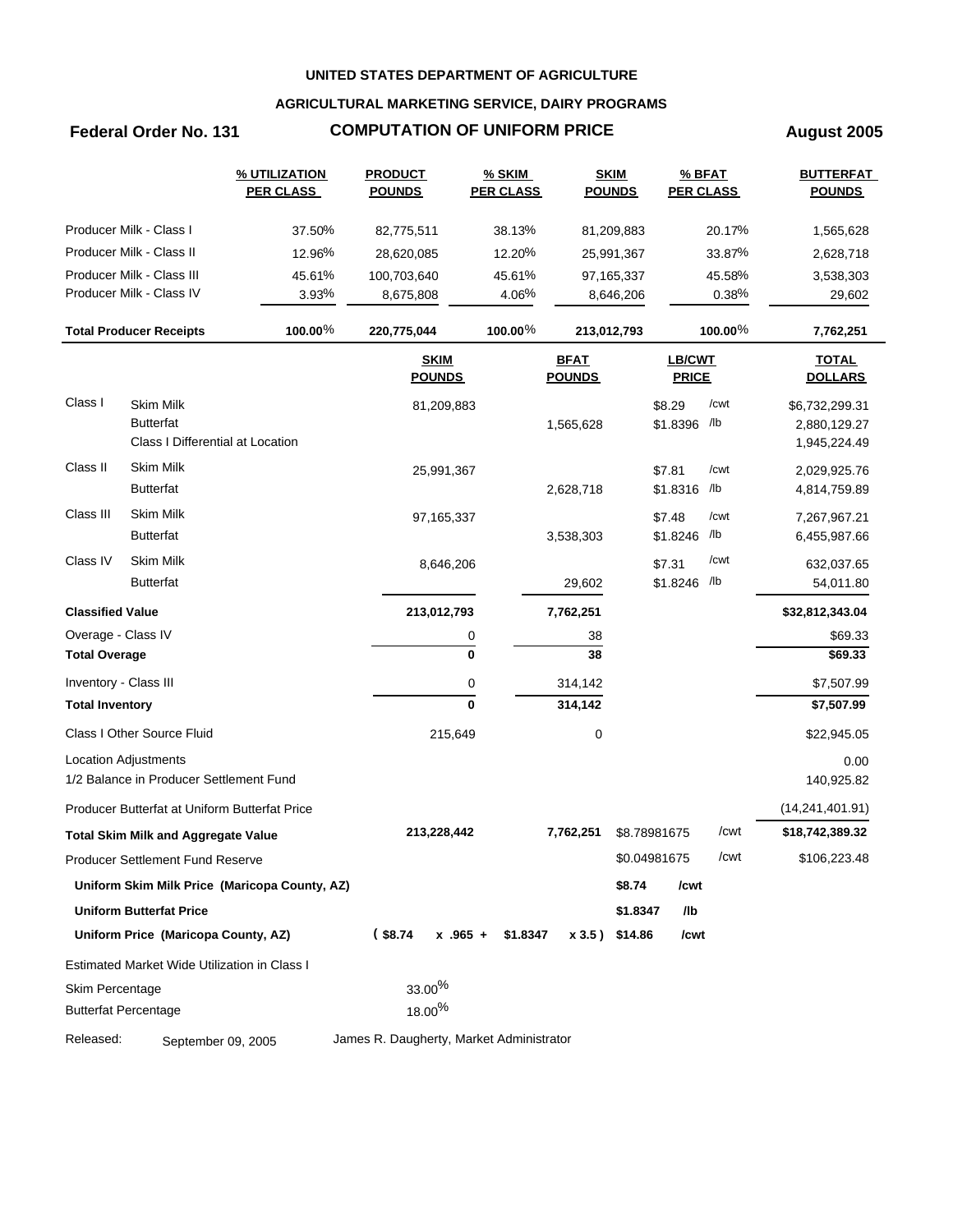## **AGRICULTURAL MARKETING SERVICE, DAIRY PROGRAMS**

# **Federal Order No. 131 COMPUTATION OF UNIFORM PRICE September 2005**

|                         |                                               | % UTILIZATION<br><b>PER CLASS</b>             | <b>PRODUCT</b><br><b>POUNDS</b>          | <b>% SKIM</b><br><b>PER CLASS</b> |                              | <b>SKIM</b><br><b>POUNDS</b> | <b>PER CLASS</b>              | % BFAT     | <b>BUTTERFAT</b><br><b>POUNDS</b> |
|-------------------------|-----------------------------------------------|-----------------------------------------------|------------------------------------------|-----------------------------------|------------------------------|------------------------------|-------------------------------|------------|-----------------------------------|
|                         | Producer Milk - Class I                       | 39.64%                                        | 86,320,883                               | 40.31%                            |                              | 84,685,550                   |                               | 21.11%     | 1,635,333                         |
|                         | Producer Milk - Class II                      | 10.97%                                        | 23,903,890                               | 10.47%                            |                              | 21,988,221                   |                               | 24.73%     | 1,915,669                         |
|                         | Producer Milk - Class III                     | 36.31%                                        | 79,095,033                               | 35.69%                            |                              | 74,983,156                   |                               | 53.07%     | 4,111,877                         |
|                         | Producer Milk - Class IV                      | 13.08%                                        | 28,500,926                               | 13.53%                            |                              | 28,416,340                   |                               | 1.09%      | 84,586                            |
|                         | <b>Total Producer Receipts</b>                | 100.00%                                       | 217,820,732                              | 100.00 $%$                        |                              | 210,073,267                  |                               | $100.00\%$ | 7,747,465                         |
|                         |                                               |                                               | <b>SKIM</b><br><b>POUNDS</b>             |                                   | <b>BFAT</b><br><b>POUNDS</b> |                              | <b>LB/CWT</b><br><b>PRICE</b> |            | <b>TOTAL</b><br><b>DOLLARS</b>    |
| Class I                 | <b>Skim Milk</b>                              |                                               |                                          |                                   |                              |                              |                               | /cwt       |                                   |
|                         | <b>Butterfat</b>                              |                                               | 84,685,550                               |                                   | 1,635,333                    |                              | \$7.71<br>\$1.7872 /lb        |            | \$6,529,255.91<br>2,922,667.15    |
|                         | Class I Differential at Location              |                                               |                                          |                                   |                              |                              |                               |            | 2,027,904.05                      |
| Class II                | Skim Milk                                     |                                               |                                          |                                   |                              |                              |                               |            |                                   |
|                         | <b>Butterfat</b>                              |                                               | 21,988,221                               |                                   | 1,915,669                    |                              | \$8.00<br>\$1.8942 /b         | /cwt       | 1,759,057.68<br>3,628,660.22      |
| Class III               | Skim Milk                                     |                                               | 74,983,156                               |                                   |                              |                              | \$7.97                        | /cwt       | 5,976,157.53                      |
|                         | <b>Butterfat</b>                              |                                               |                                          |                                   | 4,111,877                    |                              | \$1.8872 /lb                  |            | 7,759,934.28                      |
| Class IV                | Skim Milk                                     |                                               | 28,416,340                               |                                   |                              |                              | \$7.40                        | /cwt       | 2,102,809.16                      |
|                         | <b>Butterfat</b>                              |                                               |                                          |                                   | 84,586                       |                              | \$1.8872 /lb                  |            | 159,630.70                        |
| <b>Classified Value</b> |                                               |                                               | 210,073,267                              |                                   | 7,747,465                    |                              |                               |            | \$32,866,076.68                   |
| Inventory - Class I     |                                               |                                               | 2,106                                    |                                   | 0                            |                              |                               |            | \$57.91                           |
| Inventory - Class II    |                                               |                                               | 223,852                                  |                                   | 5,555                        |                              |                               |            | 1,931.21                          |
| Inventory - Class III   |                                               |                                               | 194,111                                  |                                   | 316,262                      |                              |                               |            | 21,079.13                         |
| <b>Total Inventory</b>  |                                               |                                               | 420,069                                  |                                   | 321,817                      |                              |                               |            | \$23,068.25                       |
|                         | Class I Other Source Fluid                    |                                               | 246,438                                  |                                   | 0                            |                              |                               |            | \$24,791.66                       |
|                         | <b>Location Adjustments</b>                   |                                               |                                          |                                   |                              |                              |                               |            | 636.70                            |
|                         | 1/2 Balance in Producer Settlement Fund       |                                               |                                          |                                   |                              |                              |                               |            | 142,039.88                        |
|                         | Producer Butterfat at Uniform Butterfat Price |                                               |                                          |                                   |                              |                              |                               |            | (14,509,452.45)                   |
|                         | <b>Total Skim Milk and Aggregate Value</b>    |                                               | 210,319,705                              |                                   | 7,747,465                    |                              | \$8.81855588                  | /cwt       | \$18,547,160.72                   |
|                         | Producer Settlement Fund Reserve              |                                               |                                          |                                   |                              |                              | \$0.04855588                  | /cwt       | \$102,122.58                      |
|                         |                                               | Uniform Skim Milk Price (Maricopa County, AZ) |                                          |                                   |                              | \$8.77                       | /cwt                          |            |                                   |
|                         | <b>Uniform Butterfat Price</b>                |                                               |                                          |                                   |                              | \$1.8728                     | /lb                           |            |                                   |
|                         | Uniform Price (Maricopa County, AZ)           |                                               | $(*8.77)$                                | $x.965 +$<br>\$1.8728             | x 3.5) \$15.02               |                              | /cwt                          |            |                                   |
|                         | Estimated Market Wide Utilization in Class I  |                                               |                                          |                                   |                              |                              |                               |            |                                   |
| Skim Percentage         |                                               |                                               | 38.00%                                   |                                   |                              |                              |                               |            |                                   |
|                         | <b>Butterfat Percentage</b>                   |                                               | $20.00\%$                                |                                   |                              |                              |                               |            |                                   |
| Released:               | October 07, 2005                              |                                               | James R. Daugherty, Market Administrator |                                   |                              |                              |                               |            |                                   |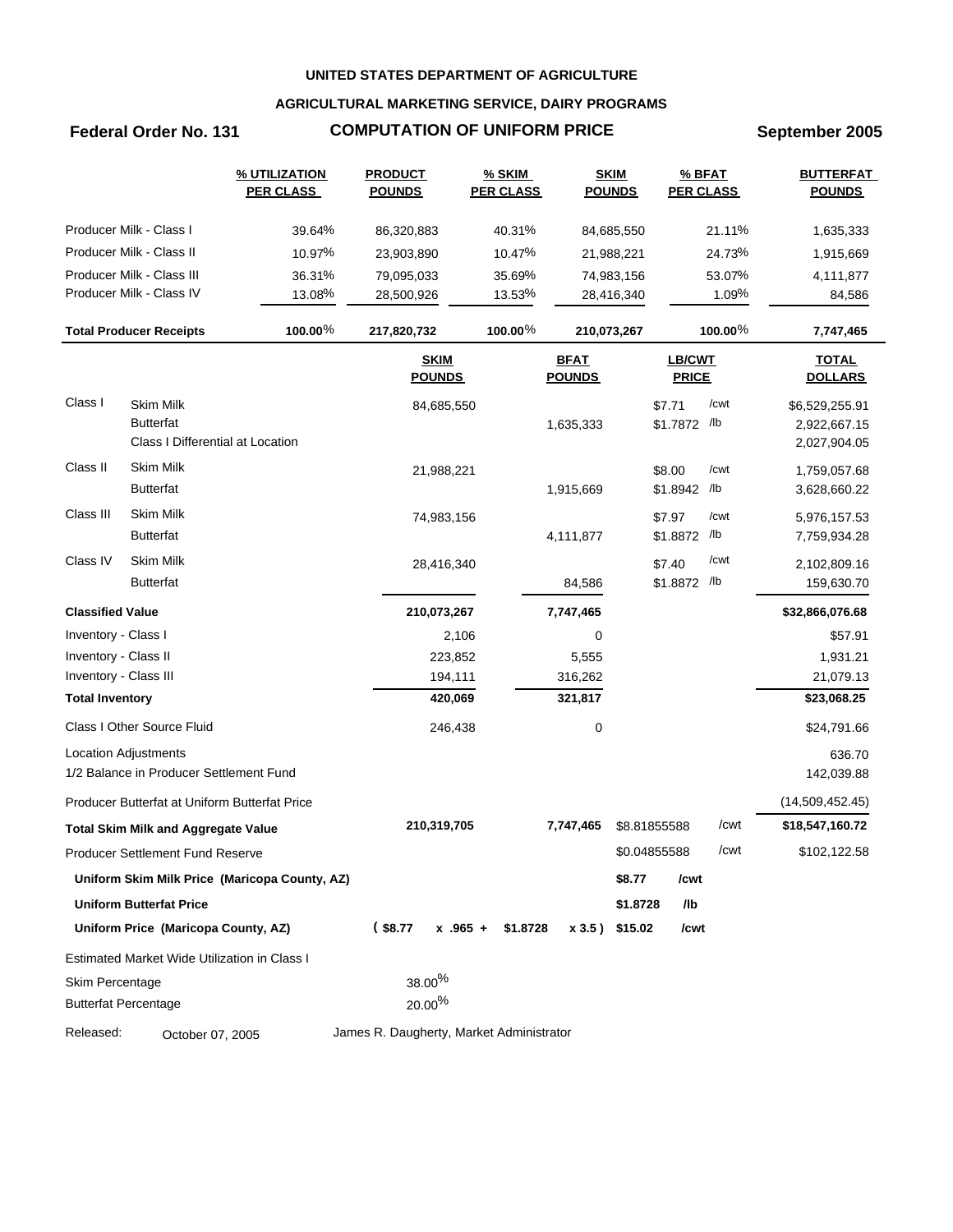## **AGRICULTURAL MARKETING SERVICE, DAIRY PROGRAMS**

## **Federal Order No. 131 COMPUTATION OF UNIFORM PRICE October 2005**

|                         |                                               | % UTILIZATION<br><b>PER CLASS</b>             | <b>PRODUCT</b><br><b>POUNDS</b>          | <b>% SKIM</b><br><b>PER CLASS</b> |                              | <b>SKIM</b><br><b>POUNDS</b> | % BFAT<br><b>PER CLASS</b>    |             | <b>BUTTERFAT</b><br><b>POUNDS</b> |
|-------------------------|-----------------------------------------------|-----------------------------------------------|------------------------------------------|-----------------------------------|------------------------------|------------------------------|-------------------------------|-------------|-----------------------------------|
|                         | Producer Milk - Class I                       | 35.45%                                        | 82,594,058                               | 36.06%                            |                              | 80,979,824                   |                               | 19.24%      | 1,614,234                         |
|                         | Producer Milk - Class II                      | 10.30%                                        | 24,010,427                               | 9.87%                             |                              | 22,178,368                   |                               | 21.83%      | 1,832,059                         |
|                         | Producer Milk - Class III                     | 41.70%                                        | 97,160,542                               | 41.09%                            |                              | 92,304,315                   |                               | 57.88%      | 4,856,227                         |
|                         | Producer Milk - Class IV                      | 12.55%                                        | 29,239,066                               | 12.98%                            |                              | 29,150,999                   |                               | 1.05%       | 88,067                            |
|                         | <b>Total Producer Receipts</b>                | 100.00%                                       | 233,004,093                              | 100.00 $%$                        |                              | 224,613,506                  |                               | $100.00\%$  | 8,390,587                         |
|                         |                                               |                                               | <b>SKIM</b><br><b>POUNDS</b>             |                                   | <b>BFAT</b><br><b>POUNDS</b> |                              | <b>LB/CWT</b><br><b>PRICE</b> |             | <b>TOTAL</b><br><b>DOLLARS</b>    |
| Class I                 | Skim Milk<br><b>Butterfat</b>                 |                                               | 80,979,824                               |                                   | 1,614,234                    |                              | \$7.96<br>\$1.8818 /lb        | /cwt        | \$6,445,994.00<br>3,037,665.54    |
|                         | Class I Differential at Location              |                                               |                                          |                                   |                              |                              |                               |             | 1,938,939.28                      |
| Class II                | <b>Skim Milk</b><br><b>Butterfat</b>          |                                               | 22,178,368                               |                                   | 1,832,059                    |                              | \$8.12<br>\$1.8326            | /cwt<br>/lb | 1,800,883.48<br>3,357,431.32      |
| Class III               | <b>Skim Milk</b><br><b>Butterfat</b>          |                                               | 92,304,315                               |                                   | 4,856,227                    |                              | \$8.25<br>\$1.8256            | /cwt<br>/lb | 7,615,105.99<br>8,865,528.00      |
| Class IV                | Skim Milk<br><b>Butterfat</b>                 |                                               | 29,150,999                               |                                   | 88,067                       |                              | \$7.48<br>\$1.8256 /lb        | /cwt        | 2,180,494.72<br>160,775.12        |
| <b>Classified Value</b> |                                               |                                               | 224,613,506                              |                                   | 8,390,587                    |                              |                               |             | \$35,402,817.45                   |
| Inventory - Class III   |                                               |                                               |                                          | 0                                 | 435,257                      |                              |                               |             | (\$26,811.83)                     |
| <b>Total Inventory</b>  |                                               |                                               |                                          | 0                                 | 435,257                      |                              |                               |             | (\$26,811.83)                     |
|                         | Class I Other Source Fluid                    |                                               | 258,689                                  |                                   | 0                            |                              |                               |             | \$26,670.83                       |
|                         | <b>Location Adjustments</b>                   |                                               |                                          |                                   |                              |                              |                               |             | 2,021.09                          |
|                         | 1/2 Balance in Producer Settlement Fund       |                                               |                                          |                                   |                              |                              |                               |             | 148,959.29                        |
|                         | Producer Butterfat at Uniform Butterfat Price |                                               |                                          |                                   |                              |                              |                               |             | (15, 459, 656.55)                 |
|                         | <b>Total Skim Milk and Aggregate Value</b>    |                                               | 224,872,195                              |                                   | 8,390,587                    |                              | \$8.93574249                  | /cwt        | \$20,094,000.28                   |
|                         | Producer Settlement Fund Reserve              |                                               |                                          |                                   |                              |                              | \$0.04574249                  | /cwt        | \$102,862.14                      |
|                         |                                               | Uniform Skim Milk Price (Maricopa County, AZ) |                                          |                                   |                              | \$8.89                       | /cwt                          |             |                                   |
|                         | Uniform Butterfat Price                       |                                               |                                          |                                   |                              | \$1.8425                     | /lb                           |             |                                   |
|                         | Uniform Price (Maricopa County, AZ)           |                                               | $($ \$8.89<br>$x - 965 +$                | \$1.8425                          |                              | x 3.5) \$15.03               | /cwt                          |             |                                   |
|                         | Estimated Market Wide Utilization in Class I  |                                               |                                          |                                   |                              |                              |                               |             |                                   |
| Skim Percentage         |                                               |                                               | 40.00%                                   |                                   |                              |                              |                               |             |                                   |
|                         | <b>Butterfat Percentage</b>                   |                                               | 21.00%                                   |                                   |                              |                              |                               |             |                                   |
| Released:               | November 08, 2005                             |                                               | James R. Daugherty, Market Administrator |                                   |                              |                              |                               |             |                                   |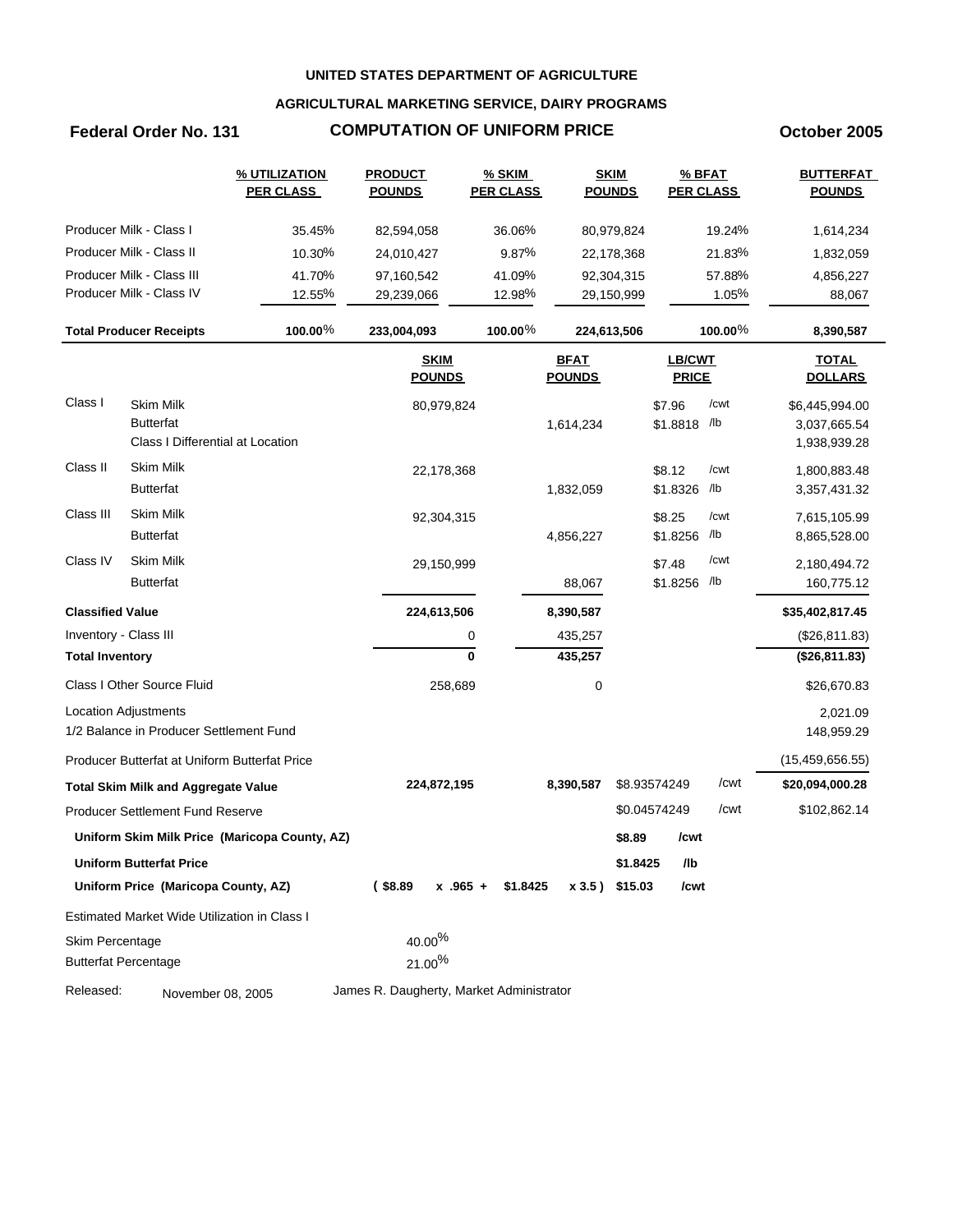## **AGRICULTURAL MARKETING SERVICE, DAIRY PROGRAMS**

## **Federal Order No. 131 COMPUTATION OF UNIFORM PRICE November 2005**

|                         |                                                                          | % UTILIZATION<br><b>PER CLASS</b>             | <b>PRODUCT</b><br><b>POUNDS</b>          | <b>% SKIM</b><br><b>PER CLASS</b> |                              | <b>SKIM</b><br><b>POUNDS</b> | <b>PER CLASS</b>              | % BFAT      | <b>BUTTERFAT</b><br><b>POUNDS</b>              |
|-------------------------|--------------------------------------------------------------------------|-----------------------------------------------|------------------------------------------|-----------------------------------|------------------------------|------------------------------|-------------------------------|-------------|------------------------------------------------|
|                         | Producer Milk - Class I                                                  | 37.25%                                        | 88,320,606                               | 37.89%                            |                              | 86,535,183                   |                               | 20.48%      | 1,785,423                                      |
|                         | Producer Milk - Class II                                                 | 9.68%                                         | 22,951,377                               | 9.07%                             |                              | 20,711,467                   |                               | 25.69%      | 2,239,910                                      |
|                         | Producer Milk - Class III                                                | 40.03%                                        | 94,896,933                               | 39.55%                            |                              | 90,328,036                   |                               | 52.40%      | 4,568,897                                      |
|                         | Producer Milk - Class IV                                                 | 13.04%                                        | 30,924,412                               | 13.49%                            |                              | 30,799,510                   |                               | 1.43%       | 124,902                                        |
|                         | <b>Total Producer Receipts</b>                                           | 100.00%                                       | 237,093,328                              | 100.00 $%$                        |                              | 228,374,196                  |                               | $100.00\%$  | 8,719,132                                      |
|                         |                                                                          |                                               | <b>SKIM</b><br><b>POUNDS</b>             |                                   | <b>BFAT</b><br><b>POUNDS</b> |                              | <b>LB/CWT</b><br><b>PRICE</b> |             | <b>TOTAL</b><br><b>DOLLARS</b>                 |
| Class I                 | <b>Skim Milk</b><br><b>Butterfat</b><br>Class I Differential at Location |                                               | 86,535,183                               |                                   | 1,785,423                    |                              | \$8.48<br>\$1.8226 /lb        | /cwt        | \$7,338,183.52<br>3,254,111.96<br>2,074,622.55 |
| Class II                | <b>Skim Milk</b><br><b>Butterfat</b>                                     |                                               | 20,711,467                               |                                   | 2,239,910                    |                              | \$8.11<br>\$1.6184            | /cwt<br>/lb | 1,679,699.98<br>3,625,070.34                   |
| Class III               | Skim Milk<br><b>Butterfat</b>                                            |                                               | 90,328,036                               |                                   | 4,568,897                    |                              | \$7.99<br>\$1.6114 /lb        | /cwt        | 7,217,210.08<br>7,362,320.63                   |
| Class IV                | Skim Milk<br><b>Butterfat</b>                                            |                                               | 30,799,510                               |                                   | 124,902                      |                              | \$7.52<br>\$1.6114 /lb        | /cwt        | 2,316,123.15<br>201,267.08                     |
| <b>Classified Value</b> |                                                                          |                                               | 228,374,196                              |                                   | 8,719,132                    |                              |                               |             | \$35,068,609.29                                |
| Inventory - Class III   |                                                                          |                                               |                                          | 0                                 | 411,564                      |                              |                               |             | (\$88,157.01)                                  |
| <b>Total Inventory</b>  |                                                                          |                                               |                                          | $\bf{0}$                          | 411,564                      |                              |                               |             | (\$88,157.01)                                  |
|                         | Class I Other Source Fluid                                               |                                               | 347,922                                  |                                   | 0                            |                              |                               |             | \$37,679.95                                    |
|                         | <b>Location Adjustments</b><br>1/2 Balance in Producer Settlement Fund   |                                               |                                          |                                   |                              |                              |                               |             | 911.70<br>146,641.71                           |
|                         | Producer Butterfat at Uniform Butterfat Price                            |                                               |                                          |                                   |                              |                              |                               |             | (14, 485, 093.99)                              |
|                         | <b>Total Skim Milk and Aggregate Value</b>                               |                                               | 228,722,118                              |                                   | 8,719,132                    | \$9.04179789                 |                               | /cwt        | \$20,680,591.65                                |
|                         | Producer Settlement Fund Reserve                                         |                                               |                                          |                                   |                              |                              | \$0.04179789                  | /cwt        | \$95,601.02                                    |
|                         |                                                                          | Uniform Skim Milk Price (Maricopa County, AZ) |                                          |                                   |                              | \$9.00                       | /cwt                          |             |                                                |
|                         | <b>Uniform Butterfat Price</b>                                           |                                               |                                          |                                   |                              | \$1.6613                     | /lb                           |             |                                                |
|                         | Uniform Price (Maricopa County, AZ)                                      |                                               | $($ \$9.00<br>$x$ .965 +                 | \$1.6613                          |                              | x 3.5) \$14.50               | /cwt                          |             |                                                |
|                         | Estimated Market Wide Utilization in Class I                             |                                               |                                          |                                   |                              |                              |                               |             |                                                |
| Skim Percentage         |                                                                          |                                               | 36.00%                                   |                                   |                              |                              |                               |             |                                                |
|                         | <b>Butterfat Percentage</b>                                              |                                               | $19.00\%$                                |                                   |                              |                              |                               |             |                                                |
| Released:               | December 09, 2005                                                        |                                               | James R. Daugherty, Market Administrator |                                   |                              |                              |                               |             |                                                |